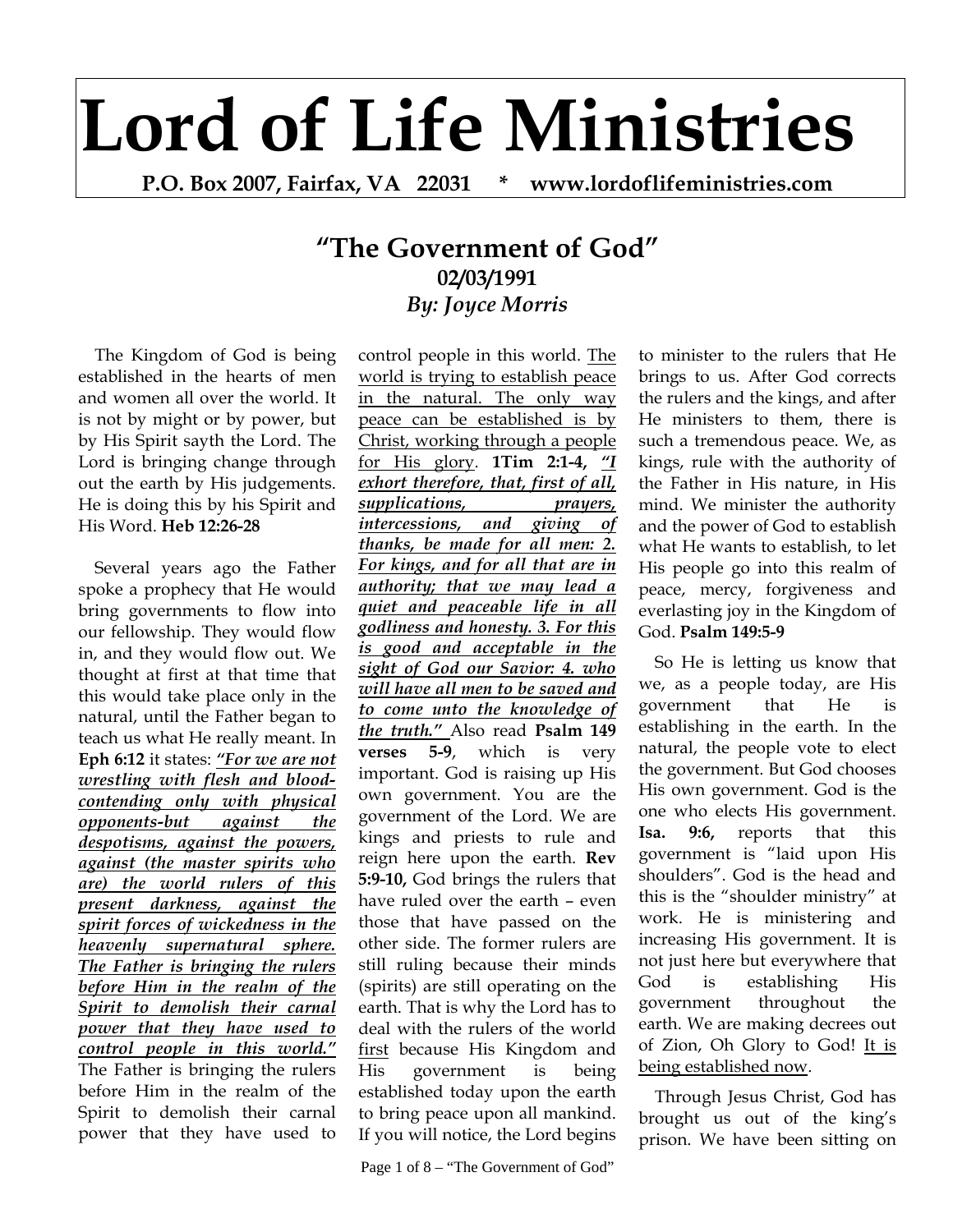the throne since He brought us into the complete rest. His order, which is His Word, is being spoken. It is being spoken and is going forth today to establish His kingdom upon the earth. His kingdom is righteousness, peace, and joy in the Holy Spirit. When Joseph was brought out of prison, he became king over Egypt, appointed by Pharaoh. He even governed all of Israel, Glory to God!

The Lord wants you to understand that if we are kings and priests upon the earth, then we are kings over the whole world. Government means, "To govern, to have control over, to rule, to direct, to manage, to govern a nation, to govern our own feelings and thoughts, to guide in action or thought". The Lord has to govern our life first and our mind. Then He has to bring us into the place where He governs our emotions and our feelings. If we were to stay in the emotional and feeling realm, we would not be able to govern, as God wants us to govern in the spiritual realm.

**Matt. 10:9-10,** states that we would be brought before kings, before rulers of the world. This is already taking place, saints of God. Jesus even said, "Take no thought what you are to say". Why did He say to take no thought of what you shall say? Because it cannot be your thoughts to do what He wants to do. The Father will speak through us. If we are One, it can only be His mind operating through us. His thoughts are going forth to decree what He wants to decree, and when God finishes, there is peace. This is how peace is being

established in the world today. God is bringing us before kings in the natural, as well as in the invisible realm. When God moves in His mind, He puts His thoughts, plans and actions into the minds of the rulers of the world. He puts His thoughts in the leaders' minds even in the recent Persian Gulf War. He is doing it with a spoken Word by His Spirit. The thoughts of God are being sent forth into the minds of His people, sent like arrows to the whole world, and these arrows (His Word) cannot return void. Hallelujah!

He is trying to get us on the throne today because the work must be done from there, the throne room, which is the mind of God. God is showing me that He will not use people to govern the world who will not allow Him to circumcise their hearts.

He reminded me of the Levites, the sons of Zadok, who were priests. They were the only ones God permitted to enter into the Holy place because they had allowed God to circumcise their hearts. The Lord showed me something a little different from what I had seen before. In Ezekiel 44, the Lord became angry because the priests had allowed unclean and uncircumcised people to enter into the sanctuary. The sanctuary is the Holy of Holies. The Holy of Holies is the mind of Christ. A lot of people think they are going to operate from there without having had their hearts circumcised. He made a promise to Abraham, "a covenant forever." That covenant was not meant to be of the old circumcision, by the letter of the

law, but of the new circumcision which is done out of the law of the Spirit. We don't have any traditions or doctrines here, but in **Colossians 2:12**, it says we are circumcised through the operation of God. So God does the operating and He does the circumcision of the mind, of the heart

Some think they can do their own will and still be able to rule with Christ. That does not work at all. The Levite priests, who were the sons of Zadok, were the only ones that could do the work in the Most Holy Place. The other priests had chores: taking care of the gates and doing different jobs. They were not permitted to minister in the Most Holy Place. They simply refused to have their hearts, *their minds*, circumcised. So those of us who still want to live in the flesh, will have appetites for the soulish realm, will not be able to work in the Most Holy realm.

The meaning of Zadok is "righteousness, just and true." The reason the Lord has been dealing with the mind is that He only operates through His mind in this day and time, to fulfill His purpose so that His Kingdom can be established as He chooses. It cannot happen to an impure mind. It cannot happen through the carnal mind. Yes, we are "the righteousness of God". Yes, we are "Holy in the Lord". But that does not mean we can go out and commit "presumptuous" (willful) sin. The Father is going to use a vessel that is willing to be circumcised in the heart (the mind). "Think upon these things, things that are true, just, holy, and of a good report".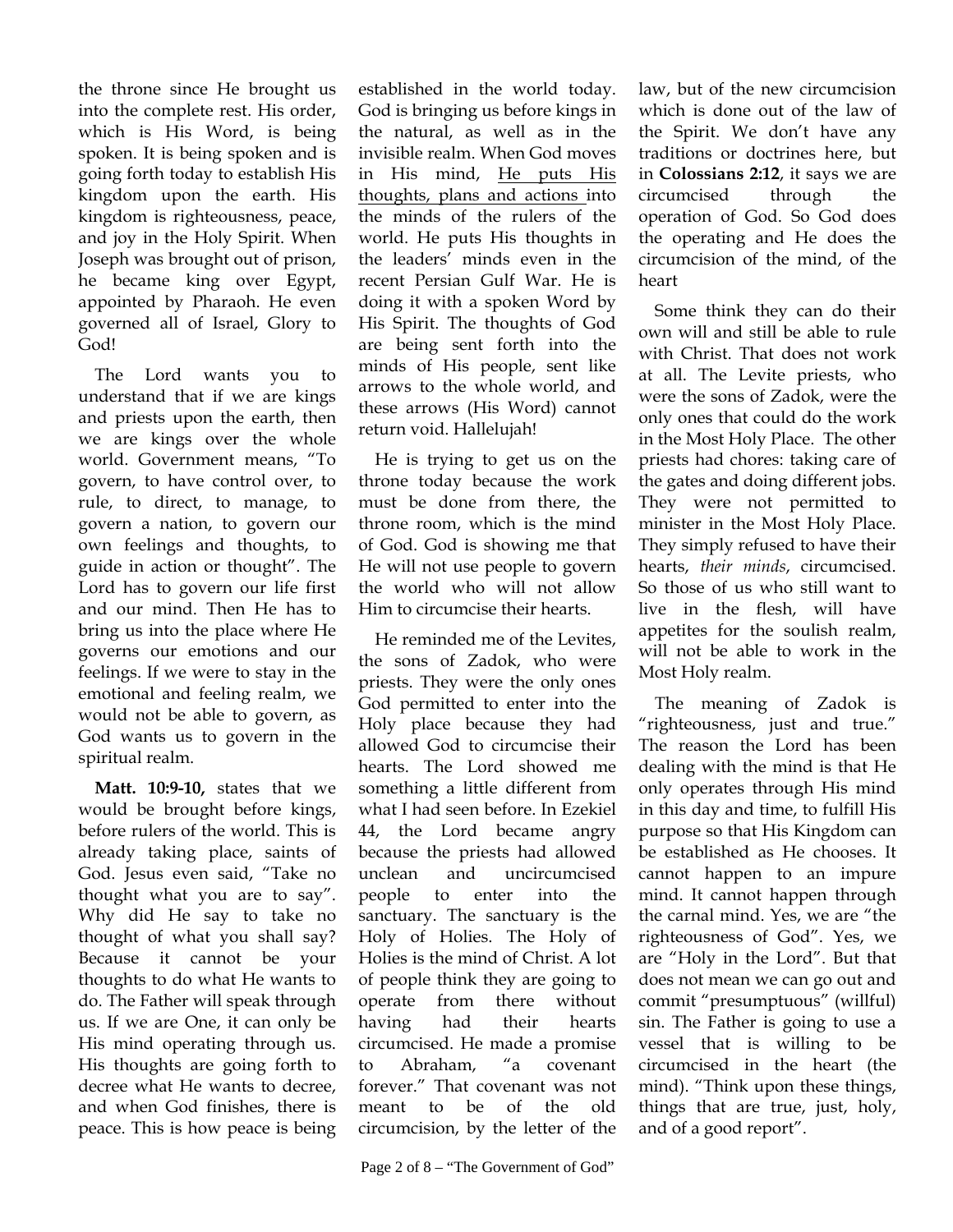We are operating out of the Mind of Christ. This is why we should come together with our minds emptied of negative thoughts. The time is coming when you won't have negative thoughts any more. The Father is laying the axe to the root to eliminate those thoughts from your mind. Instead, you will be operating in the mind of Christ all of the time, day and night.

You wake up in the mind of Christ and walk in the mind of Christ throughout the day. The Lord began to tell me: "Joyce, as you begin to obey My Spirit, you will no longer have negative thoughts in your mind. I AM bringing you into a place where those negative thoughts will not flood your mind any more, but you will have only positive thoughts because you are walking in this realm." Hallelujah! He said: "I brought the flood of waters of My Word to wash your mind." Back in the time of Noah, when thoughts were wicked and the heart was wretched, God repented that He even had created man. So He had to bring a flood. What was the flood doing? It was destroying the wicked thoughts. That is what the flood has been doing in our minds: destroying those wicked thoughts from our minds. This has released us to ascend higher and higher in the Spirit.

Moses, like Noah, was a man used greatly in his time. He was righteous, he was just, and he walked with God. Moses" name means, "a just man made perfect". Noah was a just man made perfect in his generation, and he walked with 'God. His name means, "rest, calm, quiet,

peace and tranquility". This is a state of mind. When your mind is in complete rest and total tranquility and peace, it permits peace to cover the whole earth.

We are not a people at war. The battle has already been won. We come to the kings that God brings to us with the ultimate love that brings correction, and then brings peace. When peace comes to the kings, then peace comes to the people. Peace must come to people that lived many thousands of years ago and have waited for this day that the Father is establishing His Kingdom upon the earth. Hallelujah! God's New World Order is coming in now, and it must take place.

The Lord wants us to ascend in the Spirit as kings and priests, ministering correction, then peace. God does the correction. God brings the peace. This is a righteous judgment and this is how His Kingdom is being established in the earth. That is why He has us to ascend in the Spirit. The Lord has said that we have been ministering in the king-priest realm and we don't realize the effect that takes place in the world today.

You are the government of the Lord. You have to understand the office that you have in the Father. You have to understand your responsibility in God and who you are in God. We are not the government of the natural, but we are the government of the Most High God, the government of all nations, Oh Glory to God! He will govern ALL nations and He tells you that your inheritance is the nations.

Jesus Christ has ALL power and ALL authority in heaven and earth, Oh, Hallelujah! He is raising Himself as one King in a many-membered body, as one Priest, Hallelujah, to establish His purpose in this earth and nobody is stopping it because He is getting together a people that are willing to lay down their lives. These feelings, emotions, and carnal desires are not worth a hill of beans. We need to be what He wants us to be in this earth today as His government.

As stated above, God is not bringing the ruler to this ministry in the natural. He is bringing the invisible world rulers to us in the spiritual realm as well as those in the physical body. We won't have to go to Africa or to the Soviet Union to talk to the rulers of these governments. The Spirit will bring them to us or we will be taken there by the Spirit. We will go before them and God will put in their minds exactly what He wants to be done in this world in this day. This is the day of the Lord and the day to say:

"I AM the God of this world. No longer will man be God of this world, but I AM God of this world." Glory to God! I was never so excited in my life as when I started to see this. I said, "Lord, the prophecy has already been fulfilled. Your government is flowing through us now." They are coming and they are coming and they will continue to come. We will be able to do this by being sensitive to whatever God wants to do as we meet together.

Saints hear me! The United States government, in the natural, has affected the whole world. It is done first in the natural, then in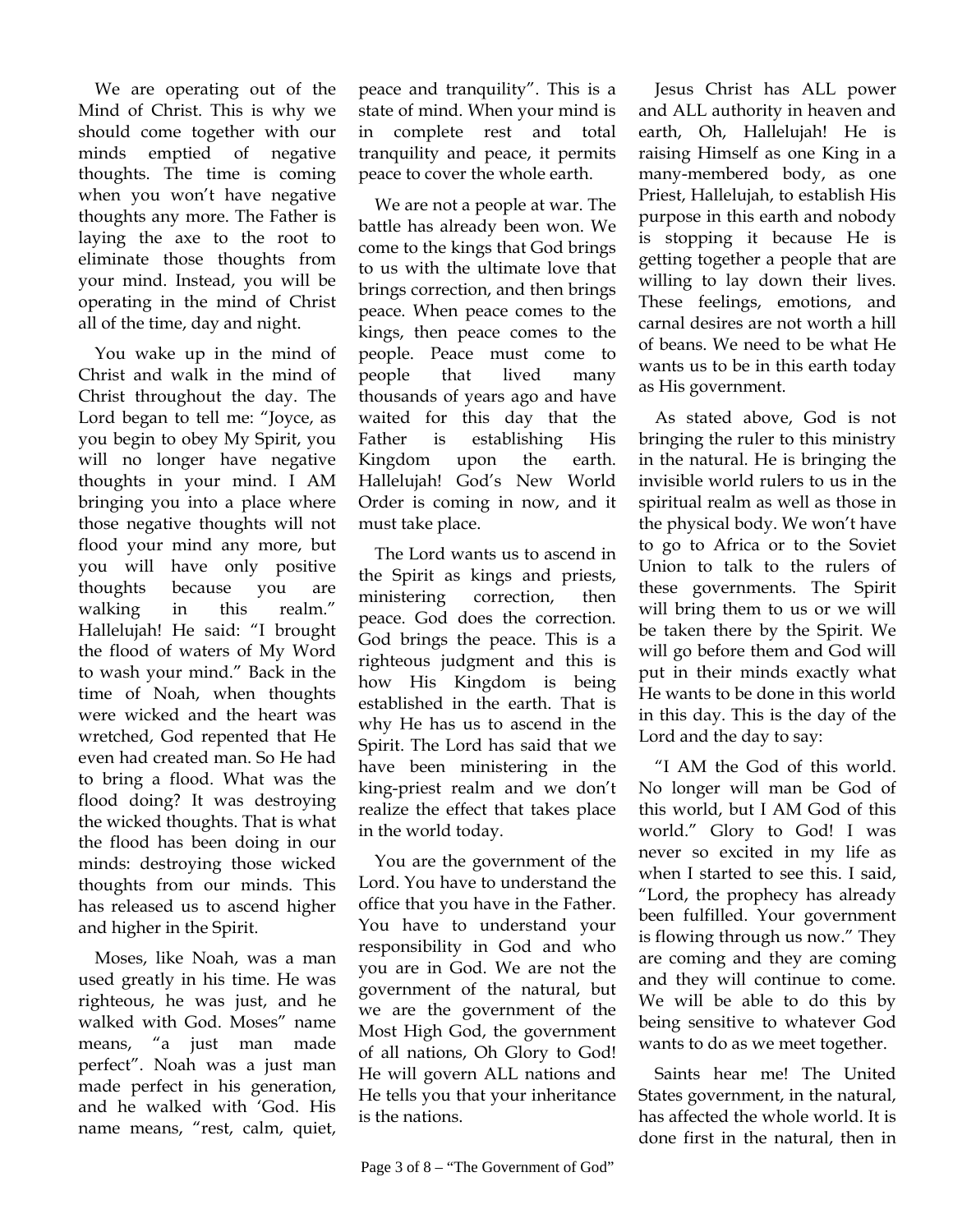the spiritual. Why do you think God is using the United States to do what He is doing today? As our government affects the world today, God's government affects it even greater than you can possibly comprehend. Our little needs and our problems are so trivial. Let's go **to Isaiah 9:6,** *"For unto us a child is born. Unto us a son is given and the government shall be upon His Shoulders."*

Now I want you to put yourself here: Unto us Christ is born. Unto us a son is given (one son – corporate, but one). Unto us the government shall be upon your shoulders. You are the government of the Lord. God intended for the church to rule the world but the church never has. The church has been so bound with religion and doctrine and philosophy. Also, the church system has been fighting among themselves about who is right and who is wrong. They have been having a battle with Satan. They need to realize that Satan lost the battle at the cross. If they would quit fighting him and get into what God is doing, then we would be really ruling the world like God wants us to do. God intended for us to be in control of the world, to rule, to direct and to manage.

As Paul said, "you are ambassadors for Christ." Is that not true? The good news is that, as ambassadors for Christ, you are ambassadors to the whole world, not just to Soviet Russia. You are not the governor (in the natural) of a state. But spiritually, in Christ, you are governor of the whole world. Why do you think God sends us, in the invisible realm, from one nation to another, then another and another? And what are we doing? We are making decrees. What is happening? The Word is being spoken out of the Spirit by the mind of God to decree what He wants to be and what shall be.

Page 4 of 8 – "The Government of God" The Soviets can make all the plans that they want to make. So can Japan. In a war nations can plan what they want, but: I see, in the Spirit, God tearing up all their papers and ripping out the pages because He is raising up HIS GOVERNMENT in this New World Order! Rather than a New World Order, I prefer to call it **"***The Kingdom Order***"**. It is, *The Kingdom Order,* that is *coming* in and God is getting a people who He is governing their lives.. Through Him they will govern the whole world. In order to do that, they have to deal with the rulers of each country and each nation. The Father has been showing us that there are rulers that people have not been able to see, that are still ruling and operating in the invisible realm. This is the principalities which are a power structure of rulers around the world that has been ruling since before Christ. That is why God is using His government to deal with these realms so that peace can be brought to all those people subjected to such principalities and be released because He came to set the captives free. The only way you can have peace in this world is for it to happen in each individual. Only God can bring that peace because His son is the Prince of Peace; and peace is our ministry. We come to them with our weapons, which are not carnal but are mighty through God, pulling down the

strongholds by the mercy and grace of God.

In the judgment of God, it is they themselves that brought the judgment upon themselves because their own sins corrected them. That is basically what happens. The way God judges in the realm of the Spirit is to just let His light shine. His Light is the Truth and the Truth reveals everything that is to be corrected. He corrects it and brings peace. It won't happen in the natural until all this work is first done in the spiritual, and then it will take effect in the natural.

"His Name shall be called Wonderful, Counselor". Can you hear this? YOU are wonderful, You are the counselor. I am not taking anything away from Jesus because when you are totally transformed in Him; there will be no man but Jesus, only. Jesus will counsel through you to the whole creation, His counseling is going on today. There are times when God takes you in the Spirit and you go to different people. God is ministering (counseling) to them through you in the Spirit. He is giving them His wisdom; His knowledge, His thoughts, and many think it is their own thoughts! **Isa. 9:7.** *"The Mighty God, the Everlasting Father, the Prince of Peace, the increase of His government and the peace there shall be no end."*

His government has increased and it shall continue to increase until it fills the whole earth for His Glory. It says there shall be no end to this (His) ministry. We have not been made priests after the carnality of things, but after the power, the everlasting gospel of which there is no end.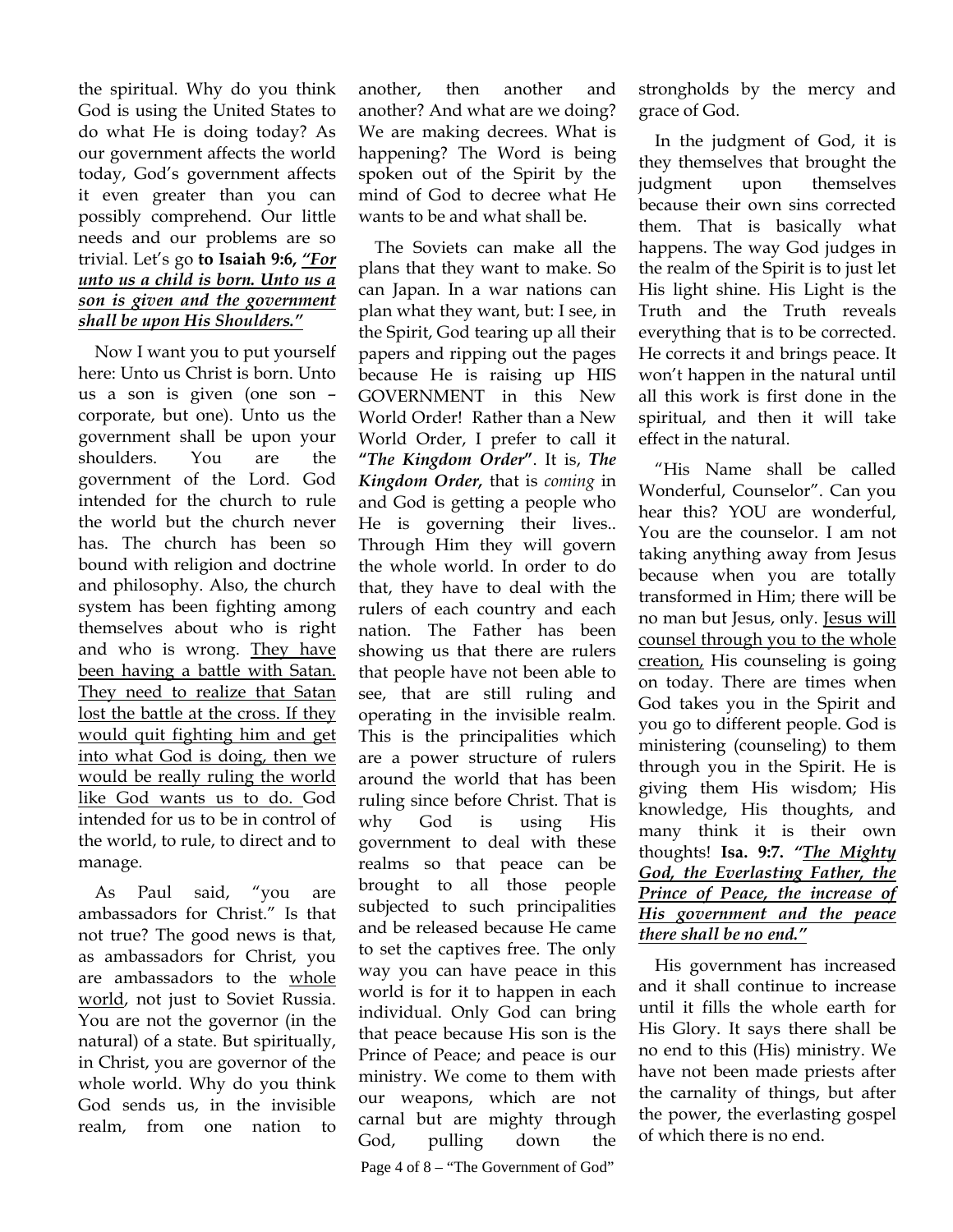In the past, a lot of people really wanted to be kings. I can remember when this king-priest message went out about 28 years ago. Many got bigheaded and puffed up because they wanted to be a king. But they never wanted to be a priest. One must become a priest before becoming a king. A priest, in humility, is to minister to the Father and minister to the people. In doing that, He increases in you and His government increases in you. His government has increased tremendously and there will be an increase of the government this year, even here, because God ordains it to be so.

The controlling that God does is really to set people free, to release them, so that they are controlled in peace. I would like to be controlled by peace, not controlled by fear! You are not ruled over by fear any more nor controlled by the carnality of man's ignorance, his beastnature, nor mind. Instead, you have yielded control to a righteous God. A God that is pure, just and Holy will control His people through His great love, peace and righteousness. The sin and other things that used to go through all our lives can no longer control us.

Another thing the Lord laid on my heart is that there may even be kings in us that must be dealt with. Kings are sometimes thoughts that rule us and make us do things that rob our peace and joy. A king, to me, is nothing more than a thought that wants to rule and cause you to disobey the Christ. Every high and lofty thing is being made low and God

is bringing down every thought that is being exalted today.

The Lord began to tell me that when Abraham met all those five kings, he destroyed them and then he met the Melchizedek priest, **Gen. 14.** The Lord showed me every thought that I brought through the power of God to Christ is "a king". Any thought in my mind that troubles me, that God has us to deal with, immediately meets the Melchizedek Priesthood Ministry. You will be sent forth to bring peace, and wherever you go, you bring peace. Christ in you destroys what is not of God, but He destroys it through peace in order to bring these things back into harmony.

There are so many people, like Lot, who are in captivity when all these kings are in control of them. All these different thoughts in their minds are ruling them. When you have allowed God to deal with these thoughts in your life, then you can turn around and they are looking at peace face to face. The time is coming when you will come forth and not have to speak a word. Inwardly you are speaking a Word and it is sent forth into their mind. I believe this is the day of the Word being spoken and being sent forth to do the Father's will and purpose.

In **Matt. 10:16**, Jesus was telling his disciples: *"behold, I send you forth as sheep in the midst of wolves."* So He is sending us forth as sheep. He is the Lamb and He is sending us forth with the lamb nature. It is true that when we are sent in the Spirit, we do go forth in the midst of wolves. *"Be ye, therefore, wise as serpents and harmless as doves."*

Why are we harmless? Because we are ministering Life, Life, Life! **Verse 17:** *"But beware of men for they will deliver you up to the councils, and they will scourge you in their synagogues; 18 And ye shall be brought before governors and kings for My sake, for a testimony against them and the Gentiles."*

When we get in the Spirit, God brings us before governors, He brings us before kings. What is a testimony? **Verses 19-20,** *"When they deliver you up, take no thought how or what ye shall speak for it shall be given you in the same hour what ye shall speak 20 for it is not you that speaks but the Spirit of your Father who speaketh in you."*

It is the Father speaking in and through us to do exactly His will and purpose. **Psalm. 22:27-29,**  *"All the ends of the world shall remember and turn unto the Lord: and all the kindreds of the nations shall worship before thee .28 For the Kingdom is the Lord's and He is the governor among the nations, 29 All they that be fat upon the earth shall eat and worship, all they that go down to the dust shall bow before Him, and none can keep alive his own soul."*

The Spirit of God is speaking to them to bring to their remembrance of who they are and where they came from. He says, "I have nothing against you. You are forgiven. You are reconciled. Come back into Me, now. Come into the Light."

They will remember and they shall return unto the Lord: "For all the kindreds of the nations shall worship before thee. The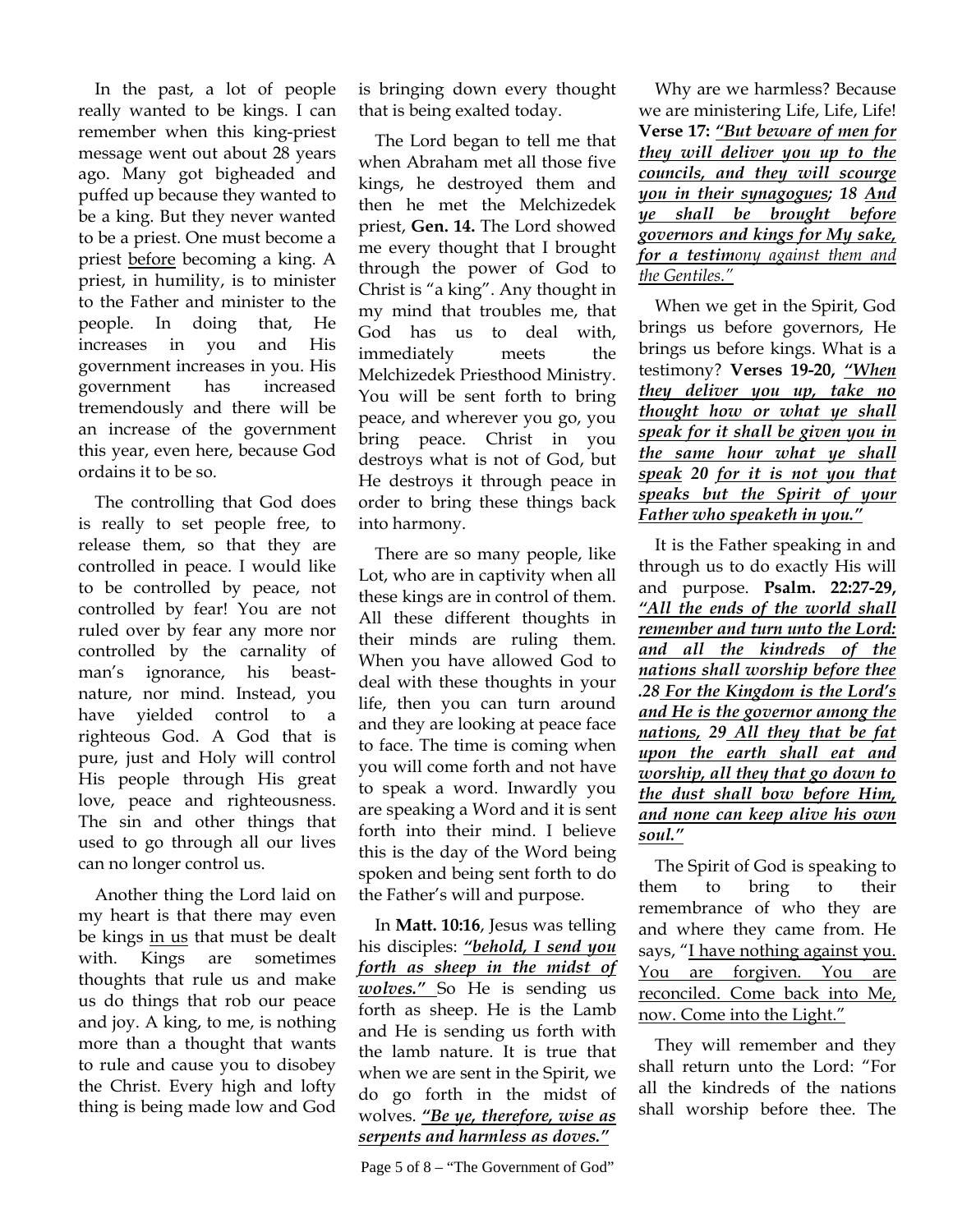Kingdom is the Lord's and He is the governor among the nations."

When you are one with Him, you are the governor of the nations. There are wars and rumors of wars of nations. The wars and the nations are in the mind. When the Father is finished, He will be governor of every mind and every soul and every nation. There will be no more wars because each soul will have returned back unto the Father. **Rom 11:36***.* Everything comes out of the Father, goes through the Father. And when it returns back into the Father, there is no war but total peace.

So how are they going back into God? When God has us to ascend in the Spirit, He takes us before the rulers. They have a war going on in their mind and that nation and that war has to be dealt with by the Love of God. By shining His Light, they will no longer rule the world. Hear this! They will rule it in a different dimension, not on the dark side, but on the bright side. When the rulers go back into God, then all the people can go back into God. Then there is peace in the whole land. Why is there peace? Because they all went back into God. Guess where God is – He is in you! No wonder God said the universe (His Kingdom?) is within you.

I'm seeing a whole picture here of the government of the Lord filling the whole earth. As we come together, you may wonder why we do this today? Now it is time to put the Word into action, for decrees to be made out of Zion in a greater dimension. We have been making decrees, but now, in a greater dimension, because this is how peace is coming to mankind. This is through Christ, the only way man can get peace, and Christ is doing the work through His body on the earth to fulfill His purpose in this day and time.

Government means, "To control, to rule, to control the affairs of the country, the city or the world. The governor of a state is over that state, only. This is in the natural. God is the governor of all the nations, the entire world. This is in the spiritual realm. That means governor of nations in the world that are in people's minds. You once had many imaginations and many nations in your mind, but now He is beginning to govern these imaginations and these nations. When He has governed all of your nations, then He can use you to begin to govern the nations and imaginations in other people's minds. This will release them and bring peace to their minds through the Christ that is within you. Tremendous! **2Cor 10:4-6** *"For the weapons of our warfare are not carnal, but mighty through God to the pulling down of strongholds;* **5** *Casting down imaginations and every high thing that exalteth itself against the knowledge of God, and bringing into captivity every thought* **6** *to the readiness to revenge all disobedience, is fulfilled."* 

If you have been brought out of your prison, you should not be focusing upon your afflictions. If you do so, you are actually bringing yourself back into that prison again. When Joseph came out of the prison, he was removed from his afflictions. *G***en.39.** They no longer ruled

him, but he was in control. We will have things come our way but the position and place where God has brought us is to learn not to focus on those things that come our way.

We are to rule over them and not let them rule over us. We need to realize our responsibility in this important hour and of the turmoil that faces the whole world. This word to some people would sound ridiculous.

Today, almost all Christians are proclaiming that the world is coming to an end. They say, "Get ready for the rapture". They are publishing doom and gloom. Saints, be ready because a realization is going to hit them when they see that the rapture doesn't happen the way they have believed. This ministry that the Father is raising up will be called on to bring peace to their minds. In the fear of tribulation, they are looking at the situation of the world. This is the world He is burning up and He has burned up pretty much all of the "elements" (principles and doctrines) in you and me. He has burned up your heavens.

**Genesis 42:** Jacob saw that there was corn in Egypt. Joseph had been raised up in the darkest hour. He was the only one who had bread. God is raising up kings and priests to rule upon the earth. He didn't say to rule in the clouds in the sky, or be up there singing hymns while the whole world goes into chaos. How ridiculous to sit up there and watch everybody down here get totally destroyed. Is God not greater than this? Always when the world was in a situation, He raised up delivers. Much of the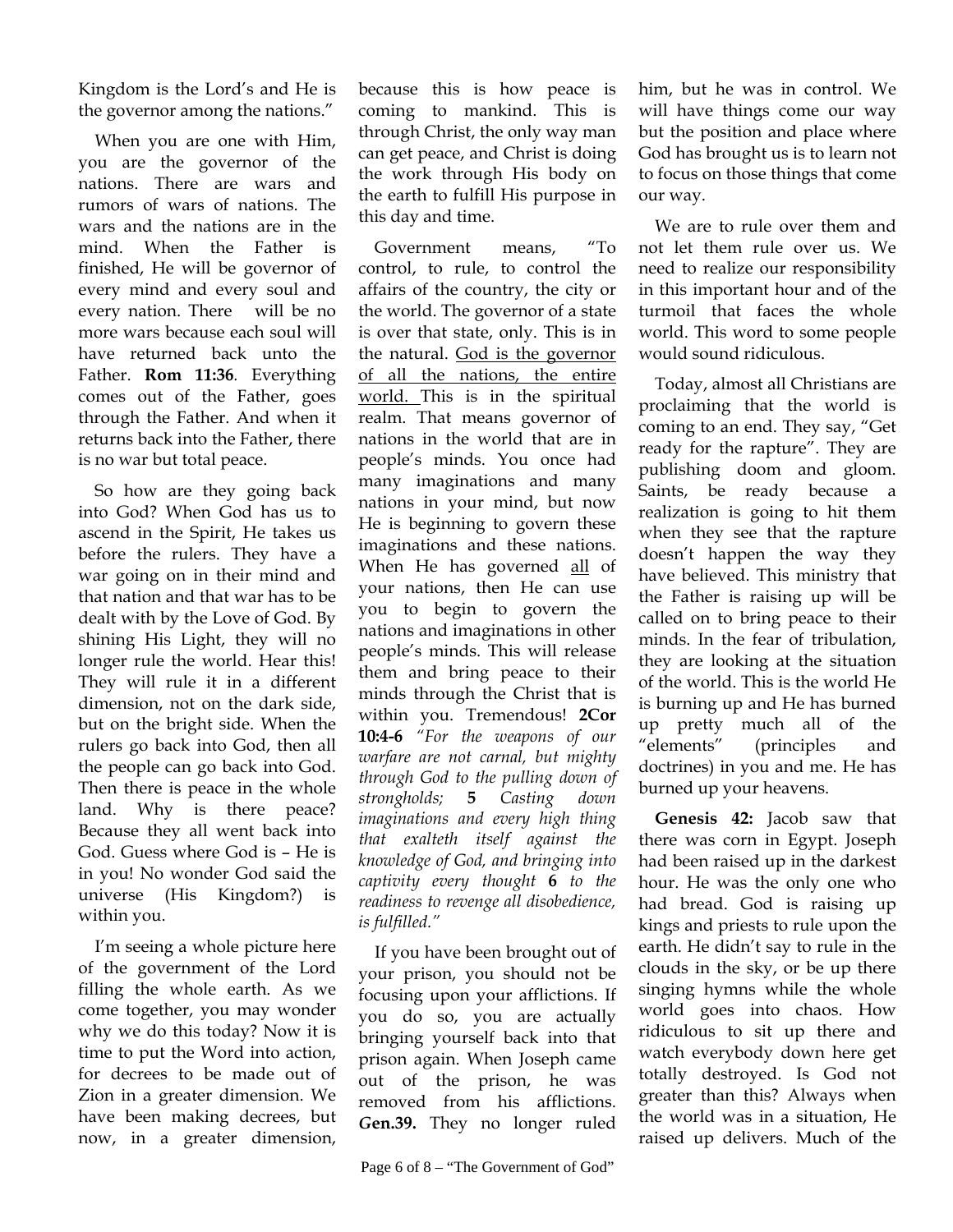church cannot believe that God is big enough to deliver them in it. Many in the Body want an escape. I call the rapture doctrine an *"ego revelation"* that tries to save the ego self. The carnal mind always wants to save itself (flesh stroking). The carnal mind thinks: "All I have to do is say, Father, forgive me, I'm ready, and you are going to take me out and perfect me somewhere up there on cloud nine!" It isn't done that way.

Why do you think God has been catching you up in the Spirit so much? This is the day of the Lord. You could not ascend before the day of the Lord. The Lord caused our consciousness to be raised up in to the Realm of the Spirit. (*Eph 2:6)* We are caught up in Him and are in Him.

During that time in Egypt when there was trouble and tribulation, God humbled Israel. The Bible says the humble shall hear and be glad. Many in the church cannot hear it. Religion has them bound so much in their traditions and doctrines. But all of Joseph's brothers got broken and humbled. They could not get any bread because of famine in the land. They needed bread and had to go where the bread was. It was in Egypt. It was where Joseph was and Joseph was with the sinners and he would give them bread.

Now that is exactly how it happened with Christ and exactly how it will happen today. They were humbled and Jacob saw and said unto his sons, "Why do you look one upon another?" The Father is going to speak to some leaders - - in dreams or however He wants to deal with them. But He will turn to some other leaders of the Body of Christ and say "Why do you keep looking at one another and get each others revelations that have gotten you nowhere?"

Jacob said, "Behold, I have heard that there is corn in Egypt. Get you down (this means humble) there" and they had to go down where it was. He said, "so that we may live". This bread is the only Word that can bring life. Jesus said, "I AM the Bread of Life" bread that brings life out of darkness). They all go down in Egypt and guess who they found? Joseph. [See **Gen.42.6**] Joseph was the governor of that "world".

**Isa. 60, "**Arise, for the Glory of the Lord has risen upon you and He will bring the nations that are afar off. The kings shall bring their treasurers and bow down unto you." Those who are afflicted and hating you will bow down because they are looking at Christ and seeing Christ.

*"Joseph was the governor and they bowed down themselves before Him with their faces to the earth. And Joseph saw his brethren and he knew them but he made himself a stranger unto them."* 

Joseph knew his brothers but they knew him not. God has brought some to us. They still do not know us. They do not know who you are. Israel came to Joseph but Joseph did not reveal himself to them. But one day he did reveal himself and they all wept, even Joseph (they saw the Christ) He forgave them. That's exactly how it will be. He had a Word to sustain them through the darkest time because he was governor.

The king of Egypt, Pharaoh, was the only one who could appoint Joseph. God said I am the only One who will appoint those who will be governor of My world, and it will be a priest of righteousness. The Levites, the sons of Zadoc were priests of righteousness but they could not minister with any sweat. Sweat represents works being done out of the flesh.

There will be a ministry that will minister only out of the Spirit, ONLY OUT OF THE SPIRIT! There will be no works of the flesh at all, only the mind of God. That is the ministry that will be the government in the world to establish His purpose and His will.

**Rev 19:11,** *"Then I saw heaven opened, and behold, a white horse. And He who sat on him was called Faithful and true, and in righteousness He judges and makes war. His eyes were like a flame of fire, and on His head were many crowns. He had a name written that none knew except himself. He was clothed with a robe dipped in blood, and His name is called The Word of God."*

What I see here is: You are the Word of God. God created everything in the beginning with His Word out of the Spirit. That is what is happening. **Verse 14,"***And the armies in heaven, clothed in fine linen, white and clean, followed Him on white horses."* (These represent righteousness, holiness, pure-ness of the mind).